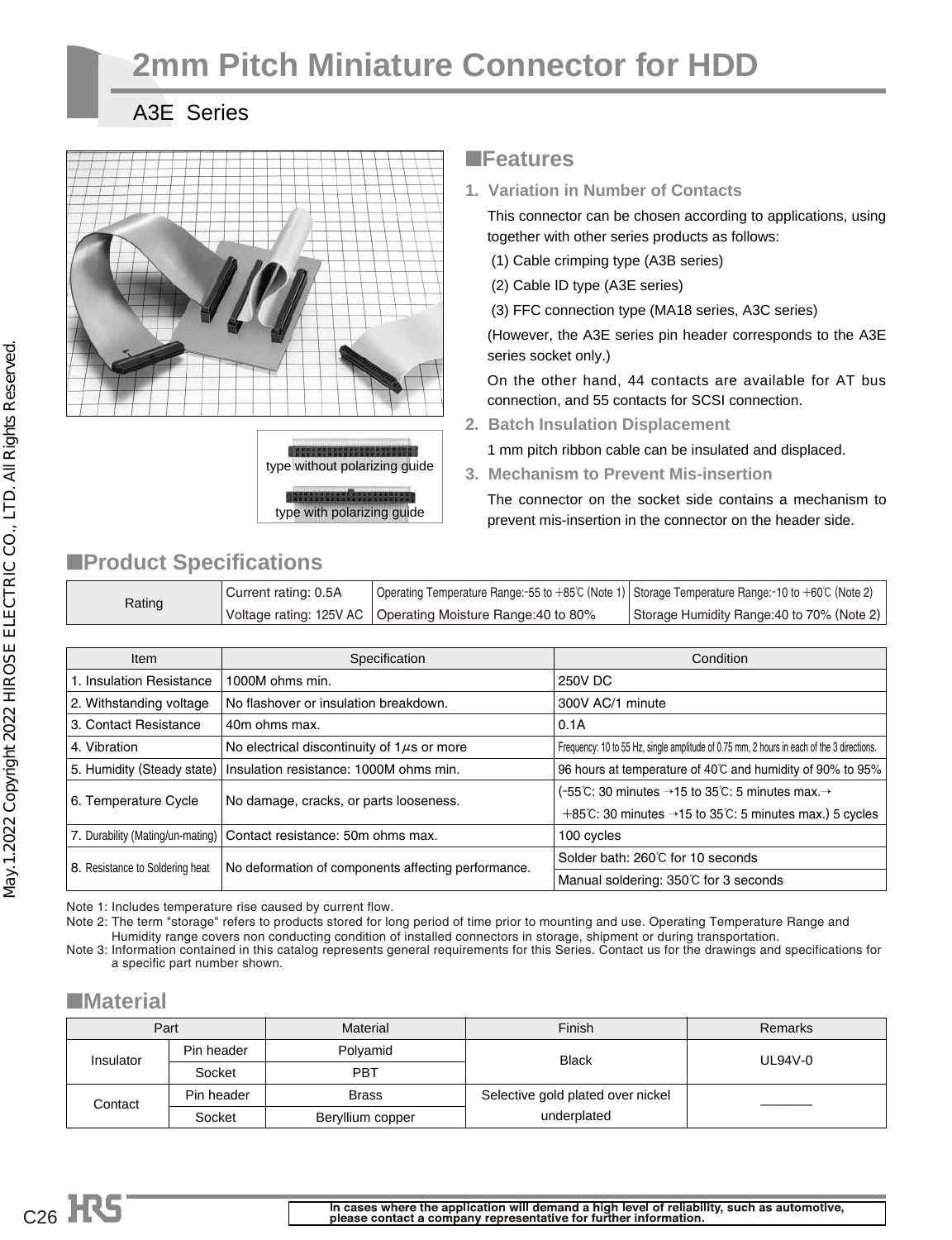# ■**Ordering Information**

●**Pin Header**



| <b>O</b> Series Name<br>: A3F        |
|--------------------------------------|
| 2 Number of contacts: 44, 50         |
| <b>B</b> P: Pin header               |
| 4 A: Selective gold plated           |
| Contact pitch: 2mm                   |
| Contact type: DSA: Straight dip type |

●**Socket** 



| <b>O</b> Series Name         | : A3E : With polarizing quide   |
|------------------------------|---------------------------------|
|                              | A3EA : Without polarizing quide |
| 2 Number of contacts: 44, 50 |                                 |
| <b>3 D: Receptacle</b>       |                                 |
| 4 Contact pitch: 2mm         |                                 |
| Connection type: R : ID type |                                 |
|                              |                                 |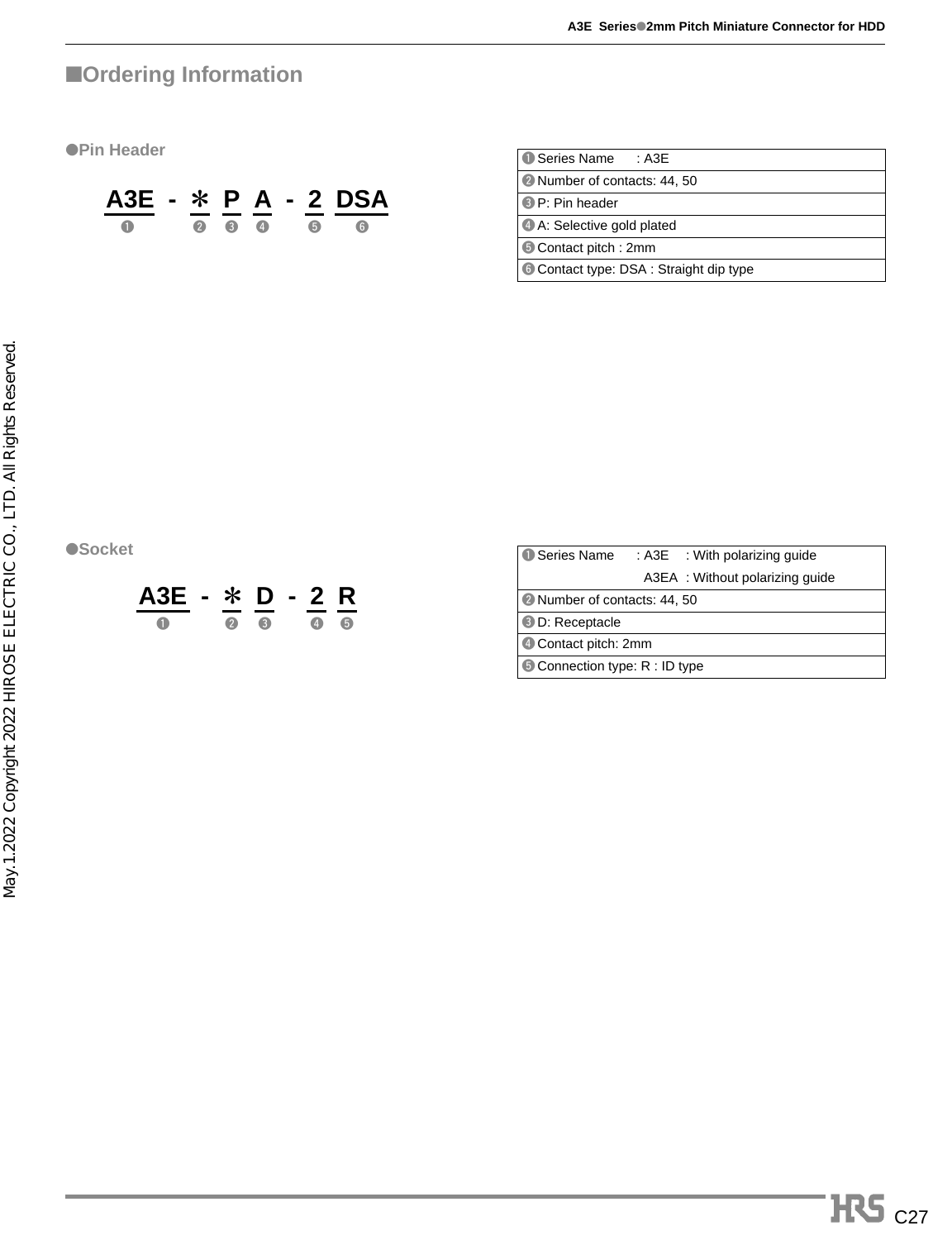### ■**Pin Header**



●For 44 pos., without contact No. 20 pin header is available. A3E-44PA-2DSA(81)

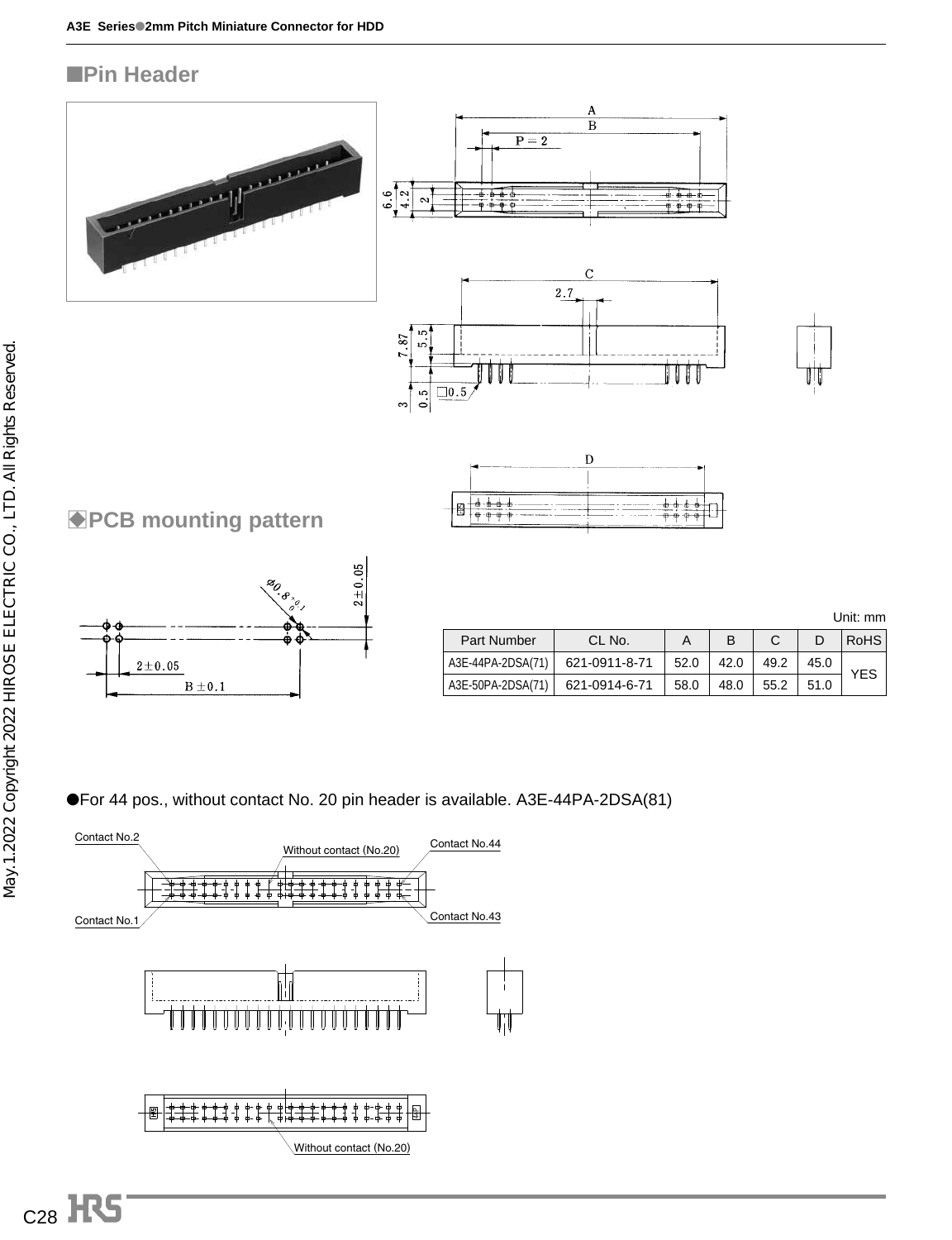### ■**Socket**

●Type with polarizing guide to prevent mis-insertion (A3E)







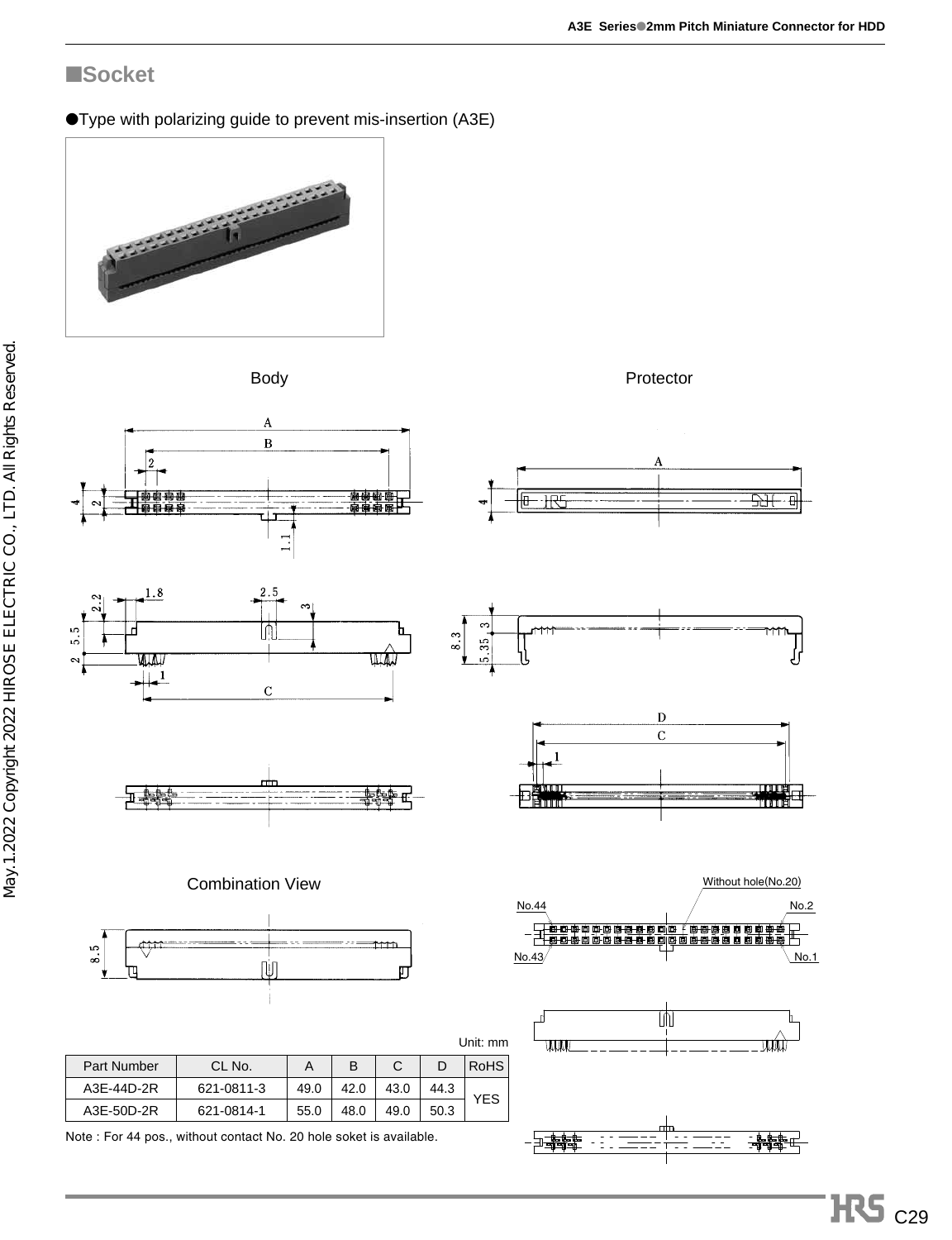●Type without polarizing guide to prevent false-insertion (A3EA)







<u>- न्त्रभ</u>

可



整體中



王體學





#### Combination View



Unit: mm

| Part Number | CI No.     |      |      |      |      | RoHS |
|-------------|------------|------|------|------|------|------|
| A3EA-44D-2R | 621-0861-1 | 49.0 | 42.0 | 43.0 | 44.3 | YES  |
| A3EA-50D-2R | 621-0864-0 | 55.0 | 48.0 | 49.0 | 50.3 |      |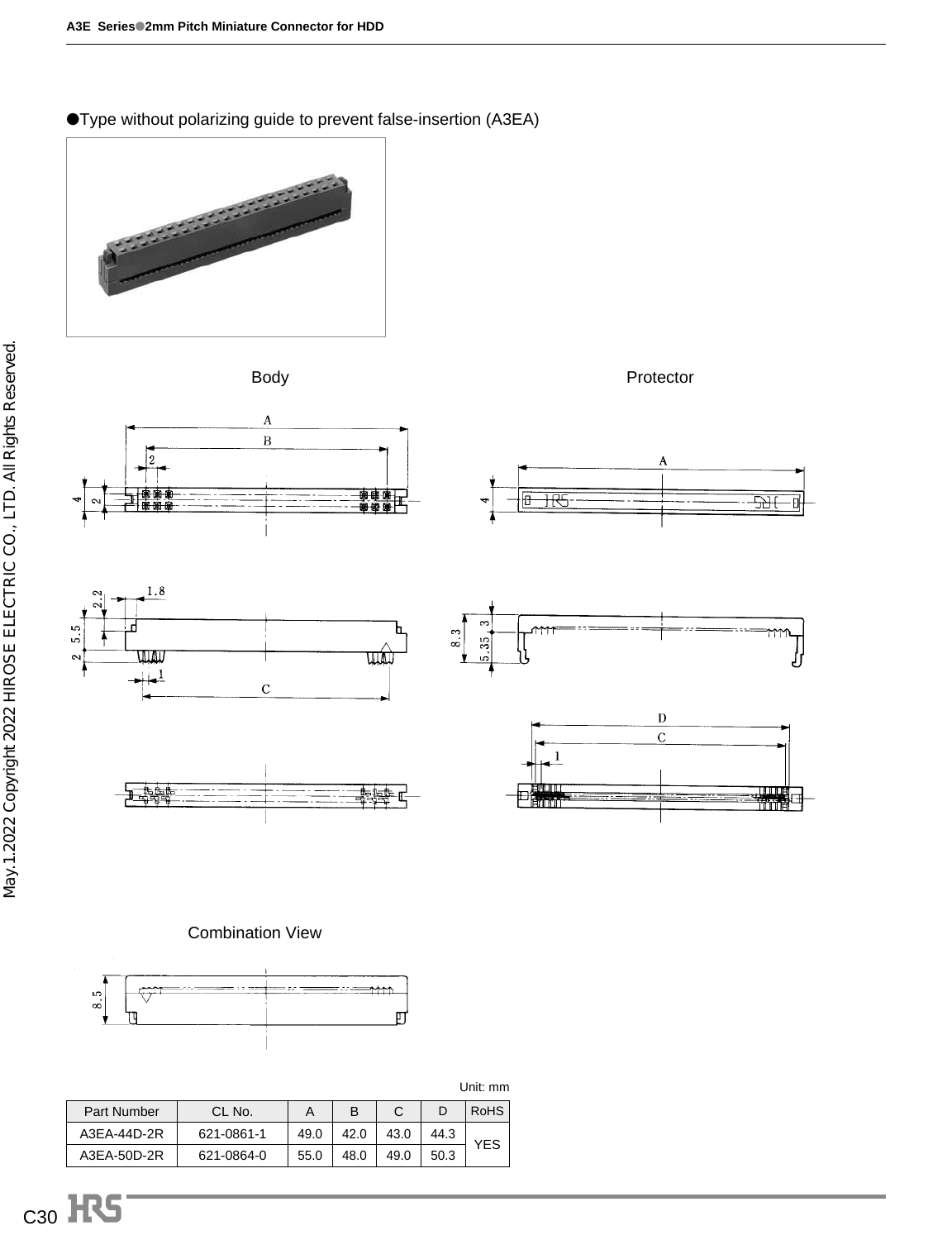### ■**Recommended Cable for A3E Socket**



(tin plating annealed steel wire)

| Ribbon Cable                       |         |    |    |  |  |  |  |  |
|------------------------------------|---------|----|----|--|--|--|--|--|
| Number of   Core wire Construction | А       | B  |    |  |  |  |  |  |
| Contacts                           |         |    |    |  |  |  |  |  |
| 44                                 | 7/0.127 | 44 | 43 |  |  |  |  |  |
| 50                                 | 7/0.127 | 50 | 49 |  |  |  |  |  |

# $\blacktriangleright$  **Table of A3E Series Connection Tools**

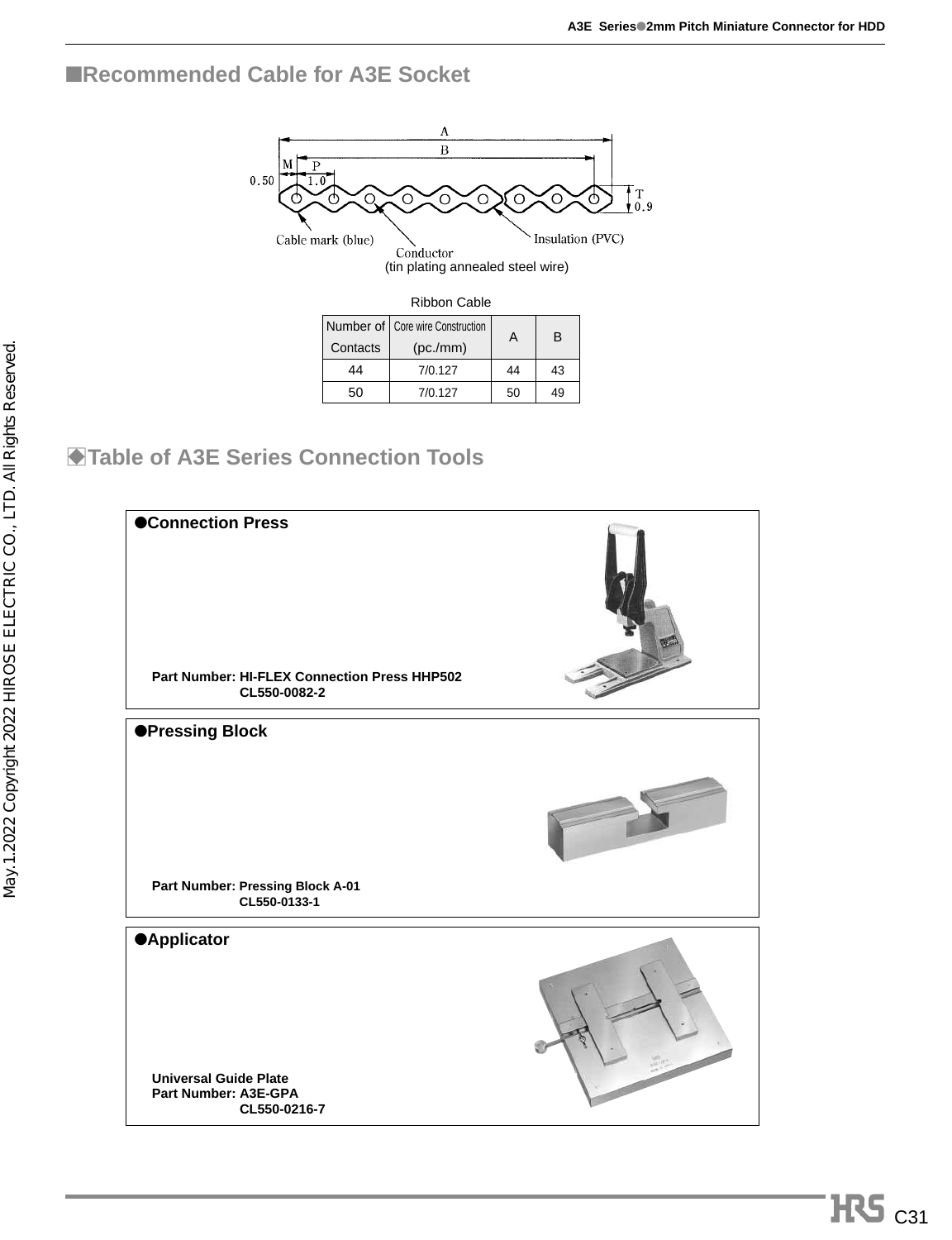# **MA18 Series**

The MA18 series is a 2mm pitch FFC socket connector developed for miniature HDD and main port connection. 44 contacts are provided for AT bus connection.

### ■**Ordering Information**

|                                                           | MA18A - 44 D A - 2 DSA |             |   |                       |   |                                       |  |  |
|-----------------------------------------------------------|------------------------|-------------|---|-----------------------|---|---------------------------------------|--|--|
|                                                           | O                      | $\mathbf 2$ | G | $\left( 4\right)$     | 6 | $\odot$                               |  |  |
| Series Name: MA18A                                        |                        |             |   |                       |   | <b>6 Contact type (Straight type)</b> |  |  |
| • Number of contacts: 44                                  |                        |             |   | DSA: Dip length 3mm   |   |                                       |  |  |
| Contact alignment : D : Double row                        |                        |             |   | DSB: Dip length 2.5mm |   |                                       |  |  |
| <b>4 Contact plating type</b><br>A: Selective gold plated |                        |             |   | DSC: Dip length 2mm   |   |                                       |  |  |
| <b>6</b> Contact pitch: 2mm                               |                        |             |   |                       |   |                                       |  |  |

## ■**Variation in Number of Contacts**

| <b>Part Number</b>                   | CL No.        | <b>Remarks</b>          | RoHS |
|--------------------------------------|---------------|-------------------------|------|
| MA18A-44DA-2DSA(71)                  | 588-0247-3-71 |                         |      |
| MA18A-44DA-2DSB(71)                  | 588-0255-1-71 |                         |      |
| MA18A-44DA-2DSC(71)<br>588-0253-6-71 |               |                         | YES  |
| MA18M-44DA-2DSB(71)                  | 588-0291-5-71 | High profile mount type |      |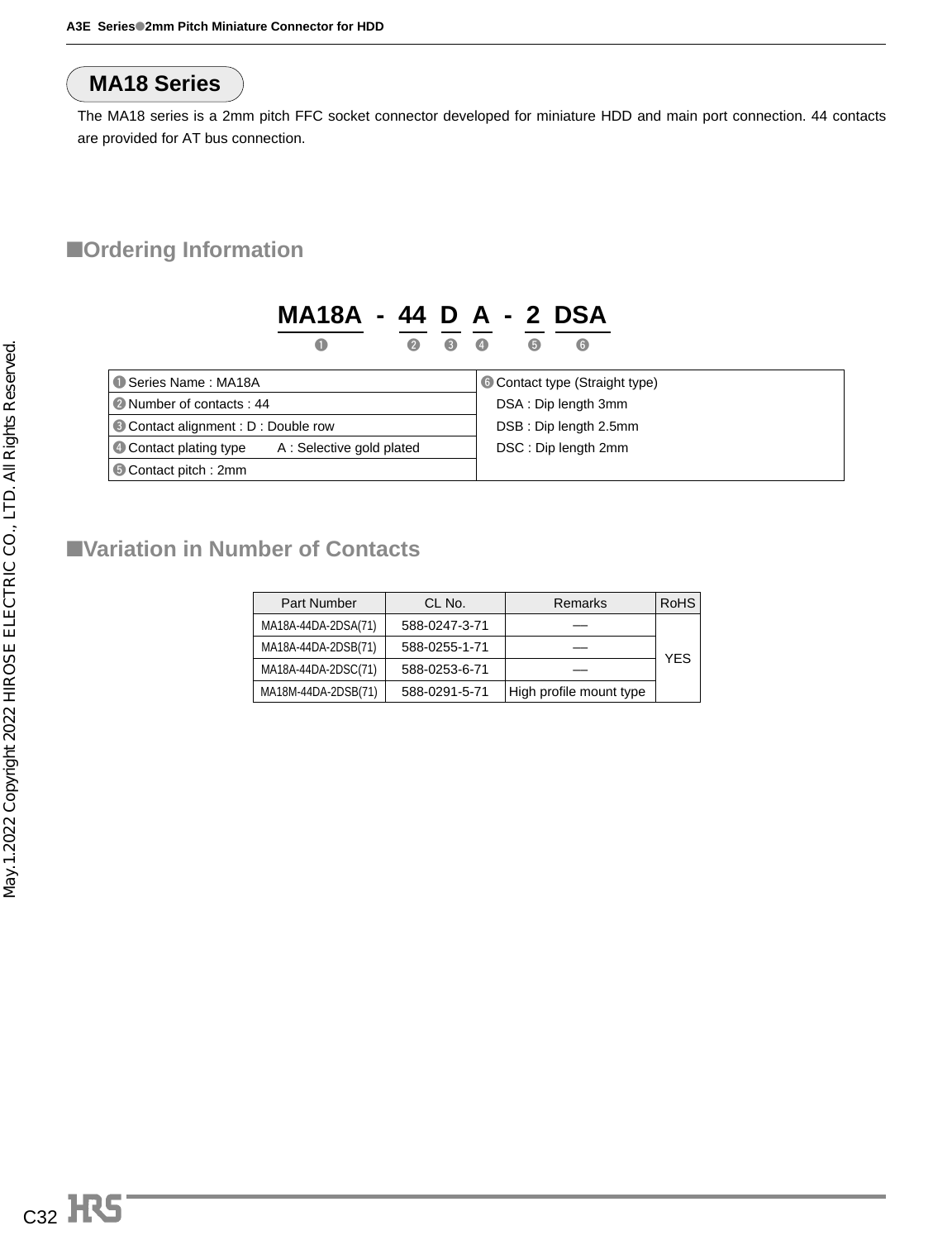### **Variation in Connection between HDD and Main Board**

### ■**Pin Heade**

- (1) Conventional product (used as conventional HDD interface pin header)
	- ●Straight through hole type (see catalog page C15)



44 contacts : A3C-44P-2DSA (see photo) 50 contacts : A3C-50P-2DSA

●Straight SMT type (see catalog page C22)



44 contacts : A3-44PA-2SV(71) (see photo) 50 contacts : A3-50PA-2SV(71) (With boss type available)

●Right angle through hole type (see catalog page C13)



44 contacts : A3B-44PA-2DS(71) (see photo) 50 contacts : A3B-50PA-2DS(71)

(2) Box type product (Socket side prevents mis-insertion)

●Straight through hole type(see catalog page C28)



44 contacts : A3E-44PA-2DSA(71) (see photo) 50 contacts : A3E-50PA-2DSA(71) Note: Correspond to A3E series socket only.